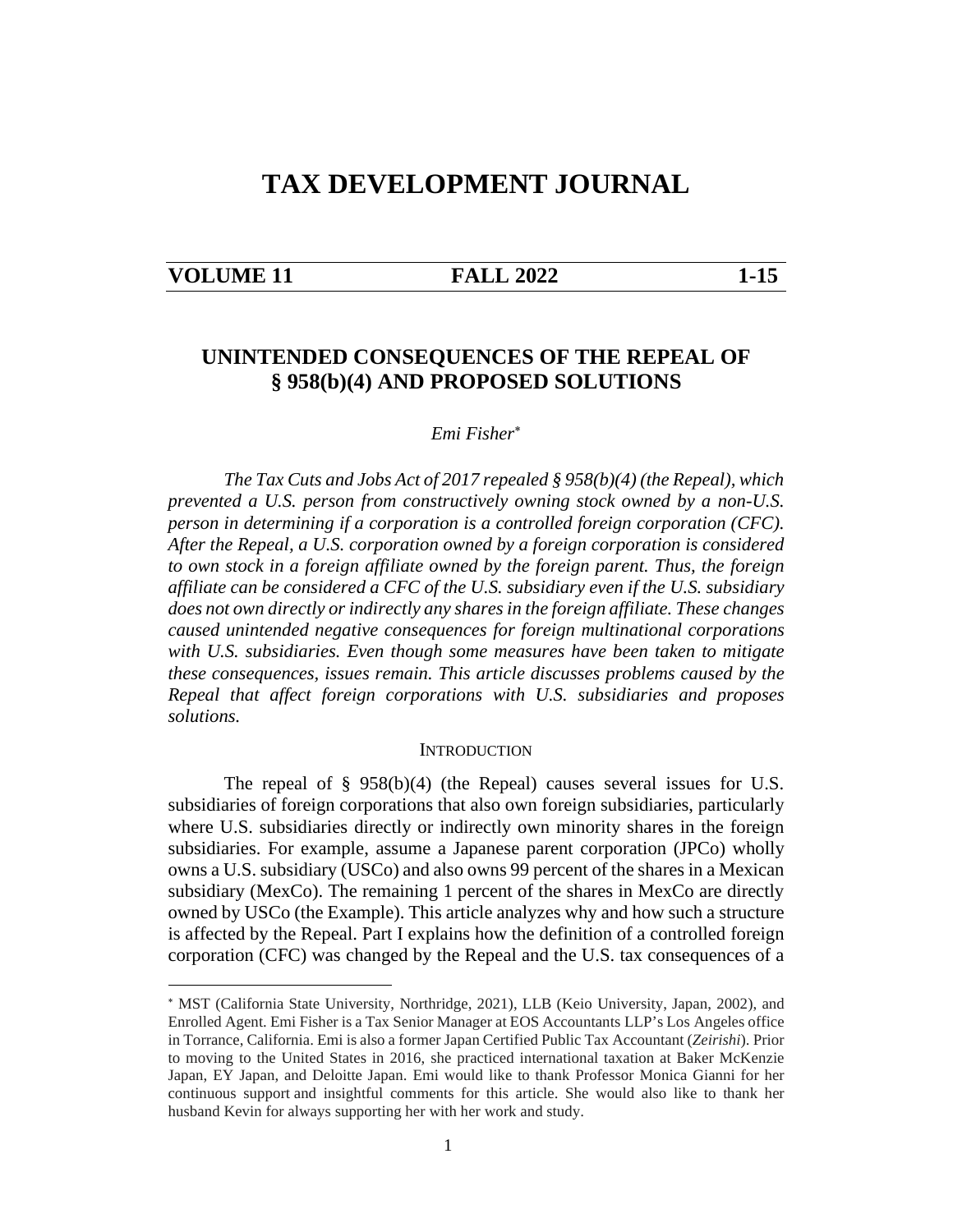U.S. shareholder owning stock in a CFC. Part II discusses the purposes and the unintended consequences of the Repeal. Part III describes measures taken to reduce the negative consequences of the Repeal, and Part IV discusses remaining issues. Part V proposes solutions to mitigate the concerns. This article concludes by recommending Congress take action to eliminate the unintended consequences of the Repeal and properly reflect its original intent.

#### I. CONTROLLED FOREIGN CORPORATIONS

A CFC is a foreign corporation of which more than 50 percent of the total voting power or the total value of the stock is directly, indirectly, or constructively owned by U.S. shareholders.<sup>1</sup> A "U.S. shareholder" is a U.S. person<sup>2</sup> that directly or indirectly owns, or is considered as constructively owning, 10 percent or more of the total combined voting power or the total value of shares of a foreign corporation.<sup>3</sup> The constructive ownership rules under  $\S$  318(a) generally apply to treat a U.S. person as a U.S. shareholder and a foreign corporation as a CFC.<sup>4</sup> If 50 percent or more in value of the stock in a corporation is directly or indirectly owned by any person, such corporation is considered as owning the stock directly or indirectly owned by such person.<sup>5</sup> Thus, in the absence of any authority to the contrary, a U.S. subsidiary that is directly or indirectly owned at least 50 percent by a foreign corporation is considered to constructively own shares in any foreign affiliate owned by the foreign parent. Prior to the Tax Cuts and Jobs Act (TCJA) of 2017,<sup>6</sup> § 958(b)(4) prevented such "downward attribution" from a foreign person, by providing that § 318(a)(3) did not apply to consider a U.S. person as owning stock owned by a non-U.S. person.<sup>7</sup>

In the Example, USCo was not considered to own stock in MexCo owned by JPCo before the Repeal. Due to the Repeal, a U.S. subsidiary is now treated as constructively owning stock in a foreign affiliate that is owned by the foreign parent through downward attribution, provided the foreign parent corporation owns directly or indirectly 50 percent or more in value of the stock in the U.S. subsidiary.<sup>8</sup> Accordingly, if the U.S. subsidiary constructively owns more than 50 percent of the total voting power or the total value of the stock of the foreign affiliate, the foreign affiliate is considered a CFC of the U.S. subsidiary. In the Example, MexCo is now a CFC of USCo due to constructive ownership via JPCo, even though USCo directly owns only 1 percent of the shares in MexCo.

 A CFC's income may be subject to U.S. taxation under the subpart F provisions or the Global Intangible Low-Taxed Income (GILTI) rules. The subpart

<sup>&</sup>lt;sup>1</sup> I.R.C. §§ 957(a), 958(a), 958(b).

 $2$  A "U.S. person" is a citizen or resident of the United States, a domestic partnership, a domestic corporation, and certain estates and trusts. I.R.C. §§ 957(c), 7701(a)(30).

 $3$  I.R.C. § 951(b).

 $4$  I.R.C. § 958(b).

 $5$  I.R.C. § 318(a)(3)(C).

<sup>6</sup> Pub. L. No. 115-97, 131 Stat. 2054 (2017).

<sup>&</sup>lt;sup>7</sup> I.R.C. § 958(b)(4) (before repeal by Pub. L. No. 115-97, 131 Stat. 2054 (2017)).

 $8$  I.R.C. § 318(a)(3)(C).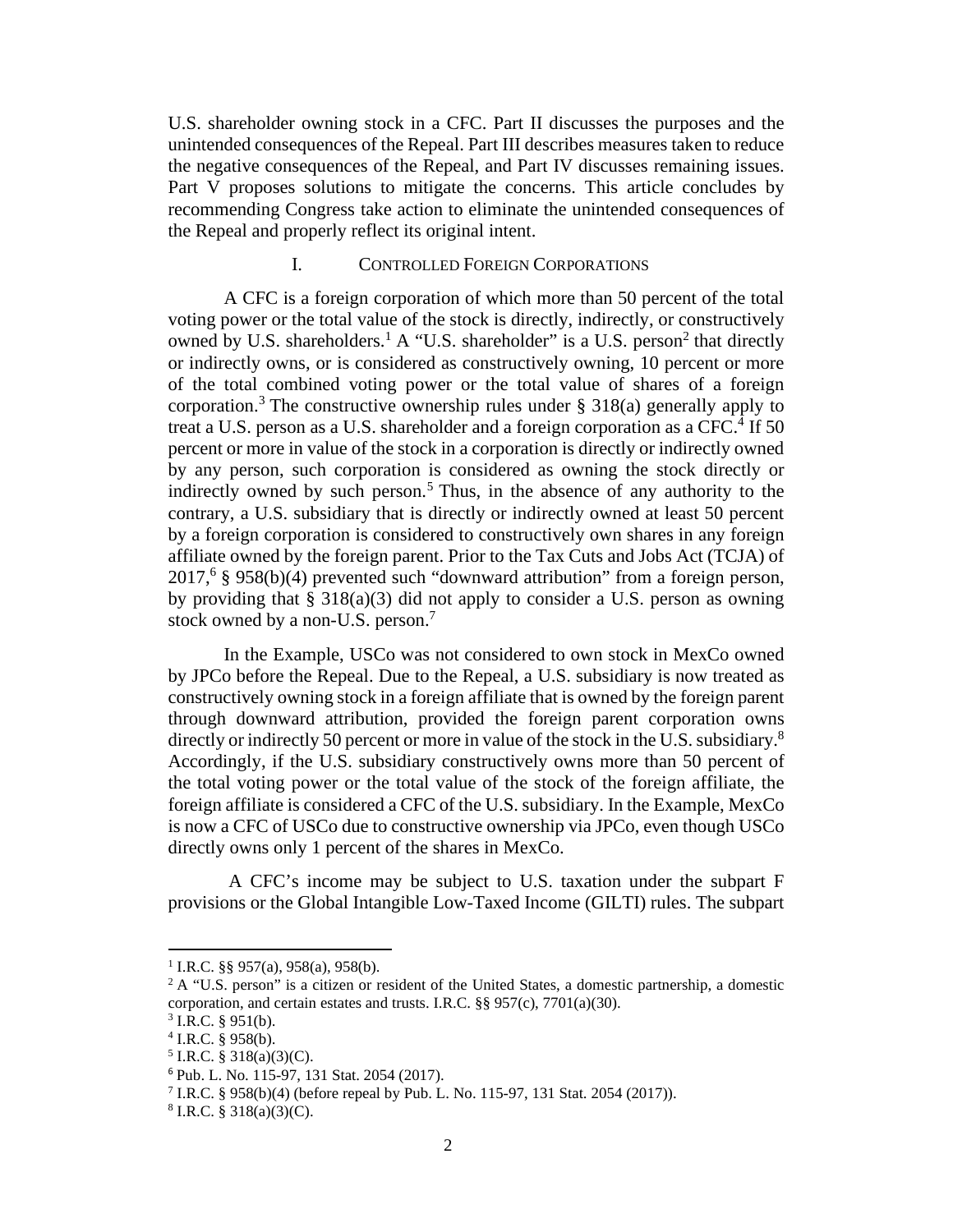F provisions were enacted by the Revenue Act of  $1962^{\circ}$  to prevent deferral of U.S. taxation on a CFC's income. Under subpart F, certain types of income of a CFC, including income arising from certain transactions with related parties and passive income such as dividends, interest, royalties, and rents, are included in the gross income of the CFC's U.S. shareholders in proportion to their direct or indirect (but not constructive) ownership in the CFC when earned by the CFC.<sup>10</sup>Prior to the TCJA, dividends paid by a foreign corporation to its U.S. shareholders were subject to U.S. tax,<sup>11</sup> unless previously taxed under subpart F. One generally could avoid U.S. tax on non-subpart F earnings of the foreign corporation by not repatriating the income to the United States.

The TCJA changed the rules for dividends received from foreign corporations, such that dividends received by a U.S. shareholder that is a corporation from a foreign corporation are included in the shareholder's gross income but are fully deductible.<sup>12</sup> Concurrently, the TCJA introduced GILTI, under which a U.S. shareholder of a CFC is required to include GILTI in its gross income.<sup>13</sup> GILTI subjects a U.S. shareholder's share of a CFC's overall income to U.S. taxation that corresponds to the U.S. shareholder's direct and indirect ownership in the CFC (but not constructive ownership).<sup>14</sup> Without GILTI, nonsubpart F income earned by a foreign corporation generally would never be taxed in the United States to a U.S. shareholder that is a corporation, even if the foreign corporation makes a shareholder distribution.

Notwithstanding the above, if a CFC's income is subject to foreign tax at an effective tax rate greater than 90 percent of the U.S. tax rate (i.e., 90 percent of 21 percent for corporations, or 18.9 percent), the CFC's income can be excluded from U.S. taxation under subpart  $F$  and GILTI ("high-tax exceptions").<sup>15</sup>

<sup>&</sup>lt;sup>9</sup> Pub. L. No. 87-834, 76 Stat. 960 (1962).

<sup>10</sup> I.R.C. §§ 951(a), 952(a), 954(a), 954(c), 954(d), 954(e).

 $11$  I.R.C. § 61(a)(7).

 $12$  I.R.C. § 245A(a).

<sup>13</sup> I.R.C. § 951A(a). GILTI is a U.S. shareholder's net CFC tested income in excess of the shareholder's net deemed tangible income return. I.R.C. § 951A(b)(1). Net CFC tested income is the excess of the aggregate of a U.S. shareholder's pro rata share of the tested income of each CFC with respect to which the shareholder is a U.S. shareholder over the aggregate of the shareholder's pro rata share of the tested loss of each such CFC. I.R.C.  $\S$  951A(c)(1). Tested income is the gross income of a CFC determined without regard to any gross income taken into account in determining subpart F income and certain other income, minus the deductions properly allocable to such gross income, to the extent it results in a positive balance. If it results in a negative balance, it is a tested loss. I.R.C. §  $951A(c)(2)$ . Net deemed tangible income return is the excess of 10 percent of the aggregate of a U.S. shareholder's pro rata share of the qualified business asset investment (QBAI) of each CFC, over the amount of interest expense taken into account in determining the shareholder's net CFC tested income. I.R.C. § 951A(b)(2). QBAI is the average of a CFC's aggregate adjusted bases of any tangible depreciable property used in the production of tested income and in a trade or business of the CFC as of the close of each quarter. I.R.C. § 951A(d). <sup>14</sup> I.R.C. §§ 951A(a), 951A(e)(2).

<sup>15</sup> I.R.C. §§ 954(b)(4), 951A(c)(2)(A)(i)(III); Treas. Reg. § 1.951A-2(c)(7).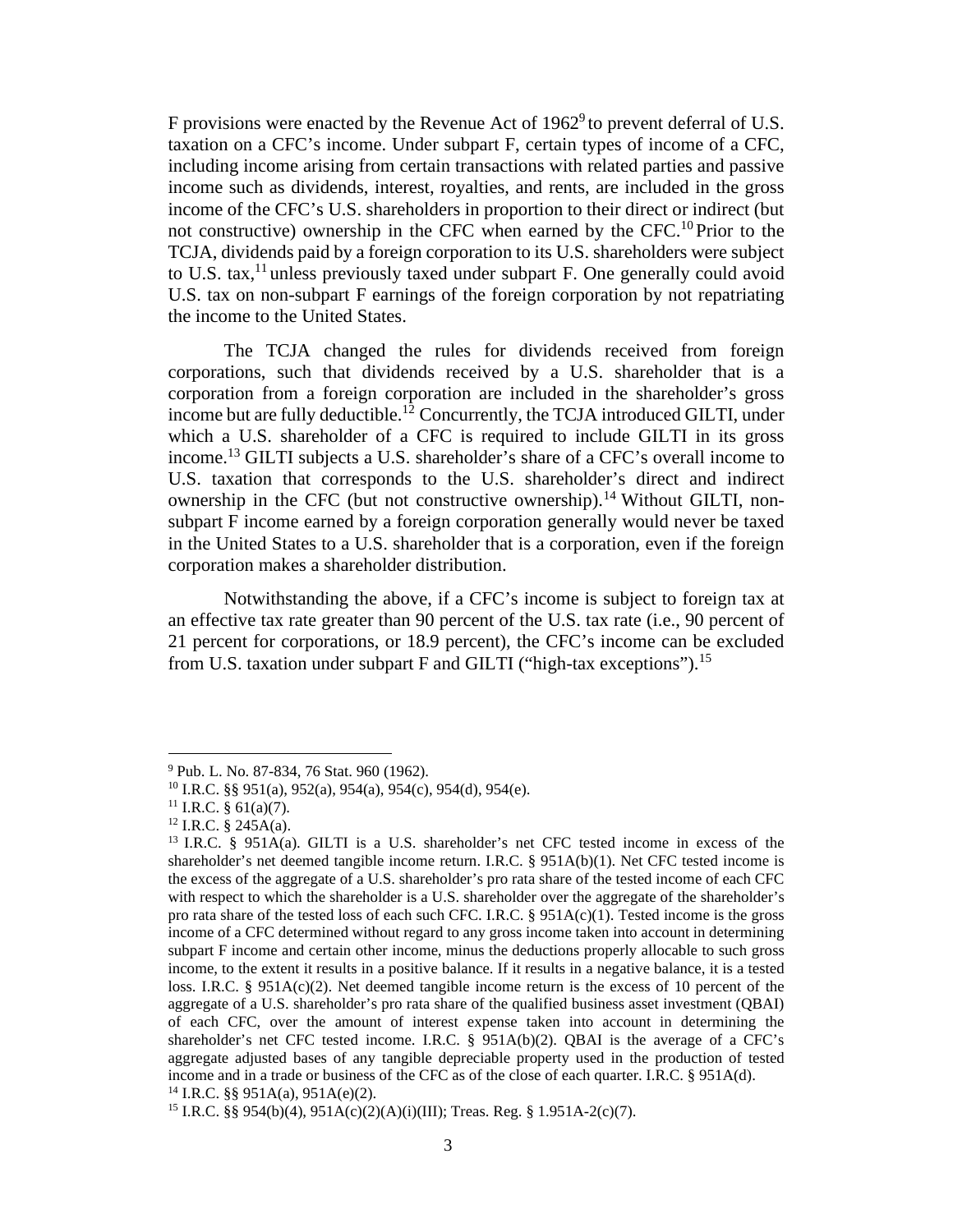### II. REPEAL OF § 958(b)(4)

#### *A. Purpose of the Repeal*

The purpose of the Repeal was to "render ineffective certain transactions that are used to [sic] as a means of avoiding the subpart  $F$  provisions."<sup>16</sup> Section 958(b)(4)'s prohibition on downward attribution from a foreign person had been used to convert former CFCs to non-CFCs despite continuous ownership by U.S. shareholders.<sup>17</sup> According to legislative history, "the provision is not intended to cause a foreign corporation to be treated as a controlled foreign corporation with respect to a U.S. shareholder as a result of attribution of ownership under section 318(a)(3) to a U.S. person that is not a related person (within the meaning of section 954(d)(3)) to such U.S. shareholder as a result of the repeal of section 958(b)(4).<sup>"18</sup> Rather, Congress intended to make ineffective certain transactions among related persons entered into with the intention of avoiding subpart F, including "de-control" transactions.<sup>19</sup> A common example of a de-control transaction is a U.S. corporation that converts a CFC to a non-CFC by having a new foreign parent corporation or another non-CFC foreign affiliate transfer property to a CFC for stock representing at least 50 percent of the voting power and value of the CFC, while the U.S. corporation effectively maintains influence over the former CFC through related parties.<sup>20</sup> The purpose of the Repeal was to prevent U.S. corporations from abusing § 958(b)(4) by converting CFCs to non-CFCs to avoid subpart F while retaining the ownership in CFCs as a group through related parties. Any additional tax consequences were not intended, and a technical correction to the legislation may be necessary to reflect the purpose of the Repeal expressed by Congress.  $^{21}$ 

#### B. *Unintended Consequences of the Repeal*

Notwithstanding Congress's purpose, the Repeal not only prevented abuses of de-control transactions, but it affected other tax aspects of foreign corporations with U.S. subsidiaries. Prior to the Repeal, because there was no downward attribution for stock owned by a non-U.S. person, USCo in the Example was not considered to constructively own the stock in MexCo owned by JPCo. Thus, MexCo was not a CFC of USCo, and there was no income inclusion by USCo of MexCo's subpart F income. Post-TCJA, MexCo is a CFC, because it is directly and constructively owned more than 50 percent by USCo. USCo directly owns 1 percent of the shares in MexCo and must therefore include 1 percent of MexCo's subpart F income in its gross income. Subpart F income attributable to USCo's constructive ownership of MexCo's stock is not, however, included in USCo's income. Subpart F income is reported on Schedule I of Form 5471, Information Return of U.S. Persons With Respect to Certain Foreign Corporations. Post-TCJA,

<sup>16</sup> H.R. Rep. No. 115-466, at 633 (2017) (Conf. Rep.).

<sup>17</sup> *Id.*

<sup>18</sup> *Id.*

<sup>&</sup>lt;sup>19</sup> STAFF OF JOINT COMM. ON TAX'N, GENERAL EXPLANATION OF PUBLIC LAW 115-97, 115th Cong., 2d. Sess. at 384 (Dec. 2018).

<sup>20</sup> *Id*.

<sup>21</sup> *Id.* at 385, n. 1761.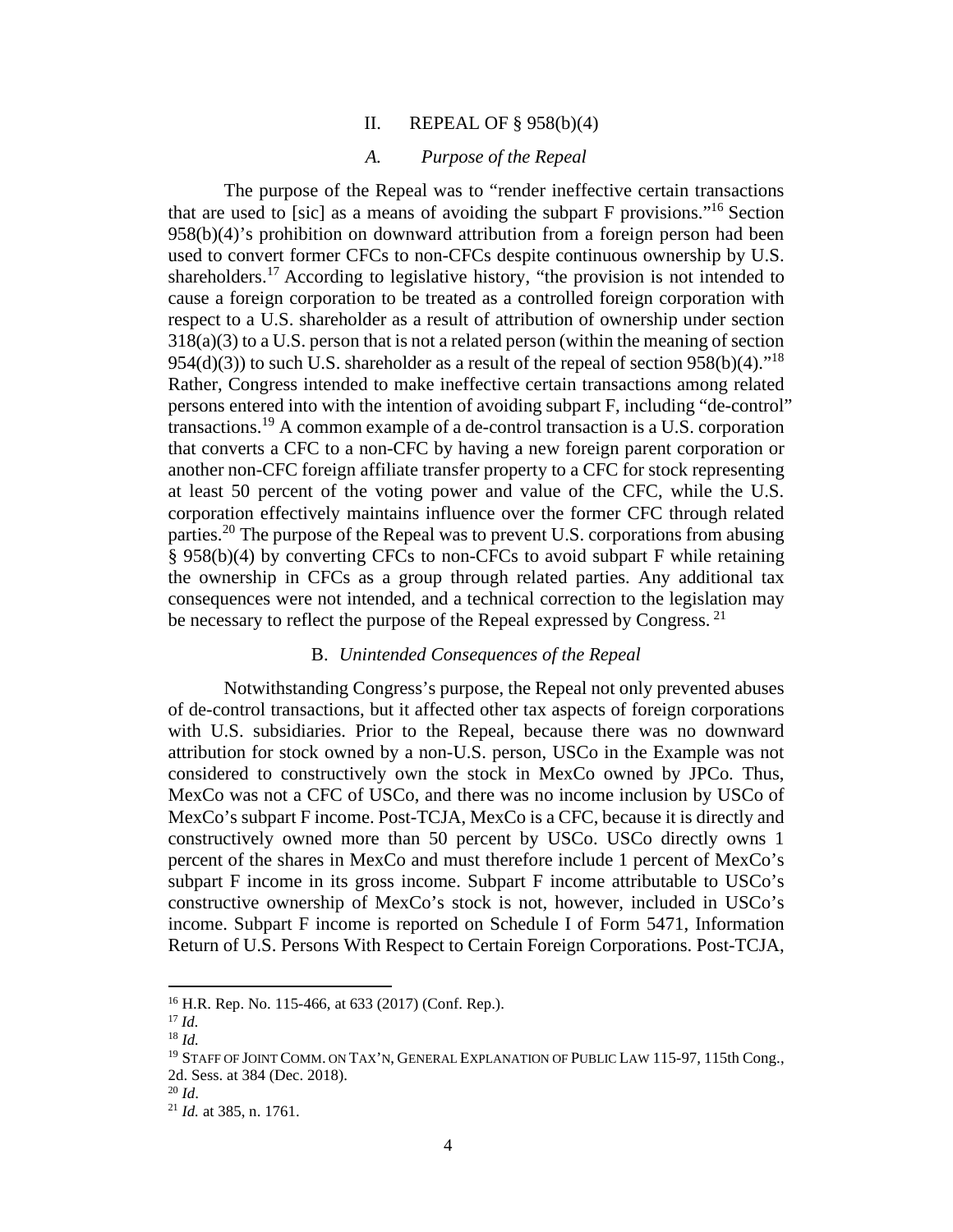USCo is also subject to taxation on GILTI from MexCo with respect to the shares it owns directly in MexCo and is required to file Form 8992, U.S. Shareholder Calculation of Global Intangible Low-Taxed Income.<sup>22</sup>

If the country where the ultimate parent corporation is taxed has CFC rules similar to the subpart F and GILTI provisions, such as the Japanese anti-tax haven rules,  $^{23}$  foreign subsidiaries could be subject to triple taxation—in the country where the CFC is taxed, in the United States, and in the country where the ultimate parent corporation is taxed. In the Example, MexCo's income might be taxed in Mexico, the United States, and Japan. Although the risk of triple taxation might be mitigated by foreign tax credit (FTC) systems in the relevant countries, the FTC may not fully eliminate the risk, which depends on how the FTC is calculated in each country. This risk existed prior to the TCJA due to subpart F but increased significantly due to GILTI and the Repeal. The reach of GILTI taxation is much broader than the subpart F provisions, and, due to downward attribution, more foreign corporations will be treated as CFCs.

Another negative impact of MexCo being a CFC of USCo is that USCo is required to file Form  $5471.<sup>24</sup>$  Persons described in any of five categories must file Form 5471, and USCo would be in Category 1 and Category 5.<sup>25</sup> Category 1 includes "a U.S. shareholder of a foreign corporation that is a section 965 specified foreign corporation  $(SFC)$  ... at any time during any tax year of the foreign corporation, and who owned the stock on the last day in that year on which it was an SFC."<sup>26</sup> A SFC is any CFC, or any foreign corporation in which one or more U.S. corporations are U.S. shareholders.<sup>27</sup> Category 5 applies to "a U.S. shareholder who owns stock in a foreign corporation that is a CFC at any time during any tax year of the foreign corporation, and who owned that stock on the last day in that year on which it was a CFC."<sup>28</sup> The administrative burden of preparing Form 5471 is significant even if there is only minimal tax increase from subpart F or GILTI. Form 5471 typically extends to more than 20 pages, with increased information required post-TCJA, $^{29}$  and includes detailed financial information of the CFC in addition to reporting subpart F income and GILTI.

<sup>&</sup>lt;sup>22</sup> I.R.C. §§ 951A(a), 951A(e)(2); Treas. Reg. §§ 1.6038-5(a), 1.6038-5(d).

<sup>23</sup> THE ACT ON SPECIAL MEASURES CONCERNING TAXATION (*SOZEI-TOKUBETSU-SOCHI-HO*) OF JAPAN, Art. 66-6. *See* Sebastian Dueñas & Daniel Bunn, *How Controlled Foreign Corporation Rules Look Around the World: Japan*, https://taxfoundation.org/japanese-cfc-rules-japan-tax/ (July 3, 2019) (last visited Oct. 24, 2021).

<sup>&</sup>lt;sup>24</sup> I.R.C. § 6038(a)(4); Treas. Reg. § 1.6038-2(a)(2).

<sup>25</sup> *See* Instructions for Form 5471 at 3–6 (rev. Jan. 2021).

<sup>26</sup> *Id.* at 3.

 $27$  I.R.C. § 965(e).

 $28$ Instructions for Form 5471 at 4 (rev. Jan. 2021).

 $29$  Changes to Form 5471 due to the TCJA include the additions of Schedule I-1, Information for Global Intangible Low-Taxed Income, and Schedule P, Previously Taxed Earnings and Profits of U.S. Shareholder of Certain Foreign Corporations, and an expansion of Schedule J, Accumulated Earnings & Profits (E&P) of Controlled Foreign Corporation. *See* Instructions for Form 5471 at 1 (rev. Dec. 2018).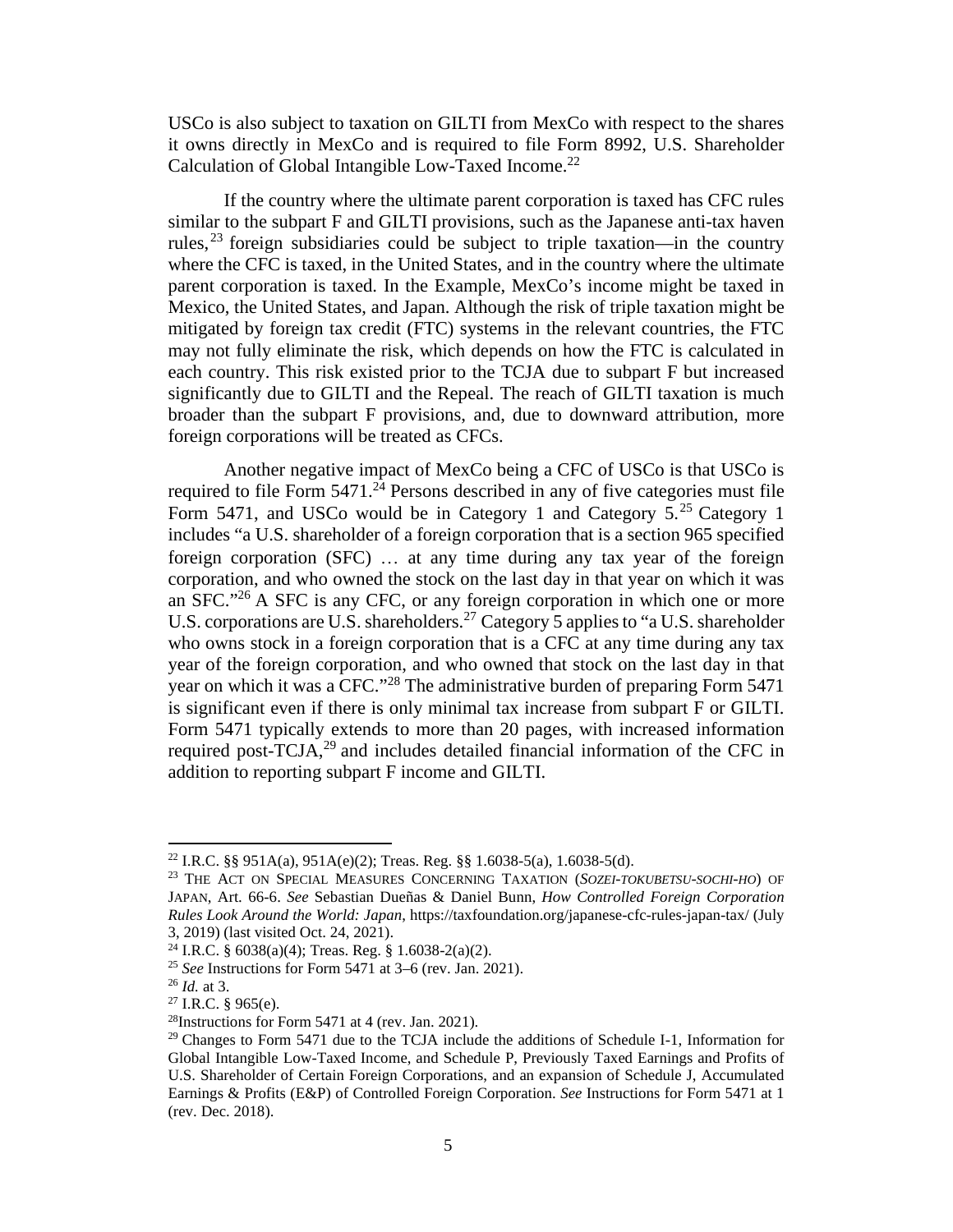The Repeal also affects withholding tax imposed on interest paid by a U.S. subsidiary of a foreign corporation to a foreign affiliate. In general, interest paid by a U.S. corporation to a foreign corporation is subject to withholding tax of 30 percent unless an applicable tax treaty provides a full or partial exemption.<sup>30</sup> The Code exempts U.S.-source portfolio interest paid to a foreign corporation from U.S. withholding tax.<sup>31</sup> Portfolio interest, however, does not include any interest paid to a CFC by a related person.<sup>32</sup> In the Example, the portfolio interest exemption would not apply to interest paid by USCo to MexCo, because MexCo is now a CFC of USCo.

The timing of the deduction of amounts owed by a U.S. subsidiary of a foreign corporation to a foreign affiliate is also changed by the Repeal. The matching rule in § 267(a)(3) generally provides that an amount owed to a foreign related party is deductible to the payor only when paid.<sup>33</sup> Exceptions to this rule apply that allow deduction in the year of accrual for an amount accrued to a related foreign person that is effectively connected income or is exempt from tax by treaty (other than interest).<sup>34</sup> These exceptions do not, however, allow a deduction for an amount payable to a CFC in a year prior to the year of payment, unless the amount is includible in the gross income of a U.S. direct or indirect shareholder ("CFC payee rule"). <sup>35</sup> In the Example, because MexCo is now a CFC of USCo, USCo cannot deduct an amount owed by USCo to MexCo until it is either paid or included in USCo's income.

#### III. MEASURES TO REDUCE THE NEGATIVE CONSEQUENCES OF THE REPEAL

After its enactment, Congress and the Internal Revenue Service (IRS) recognized the unintended consequences of the Repeal and implemented several measures to limit its negative effects.

#### A. *Notice 2018-13*

The IRS announced its intention in Notice  $2018-13^{36}$  to revise the instructions to Form 5471 to provide a reporting exception. This exception is for a U.S. shareholder of a CFC, provided that the CFC is (1) not directly or indirectly owned by any U.S. shareholder and (2) a CFC solely because a U.S. person is considered to constructively own the stock of the CFC owned by a foreign person through downward attribution.<sup>37</sup> Prior to the TCJA, a U.S. corporation did not have to file Form 5471 with regard to a foreign affiliate in which it owned no shares directly or indirectly because it was not a CFC. Post-TCJA, a U.S. corporation owned by a foreign corporation would have to file Form 5471 with regard to a

 $30$  I.R.C. § 881(a)(1).

 $31$  I.R.C. § 881(c)(1).

<sup>32</sup> I.R.C. § 881(c)(3)(C).

 $33$  I.R.C. §§ 267(a)(2), 267(a)(3)(A); Treas. Reg. § 1.267(a)-3(b)(1).

<sup>34</sup> Treas. Reg. § 1.267(a)-3(c).

 $35$  I.R.C. §§ 267(a)(3)(B)(i), 958(a).

<sup>36</sup> Notice 2018-13, 2018-6 I.R.B. 341.

<sup>37</sup> *Id.* § 5.02.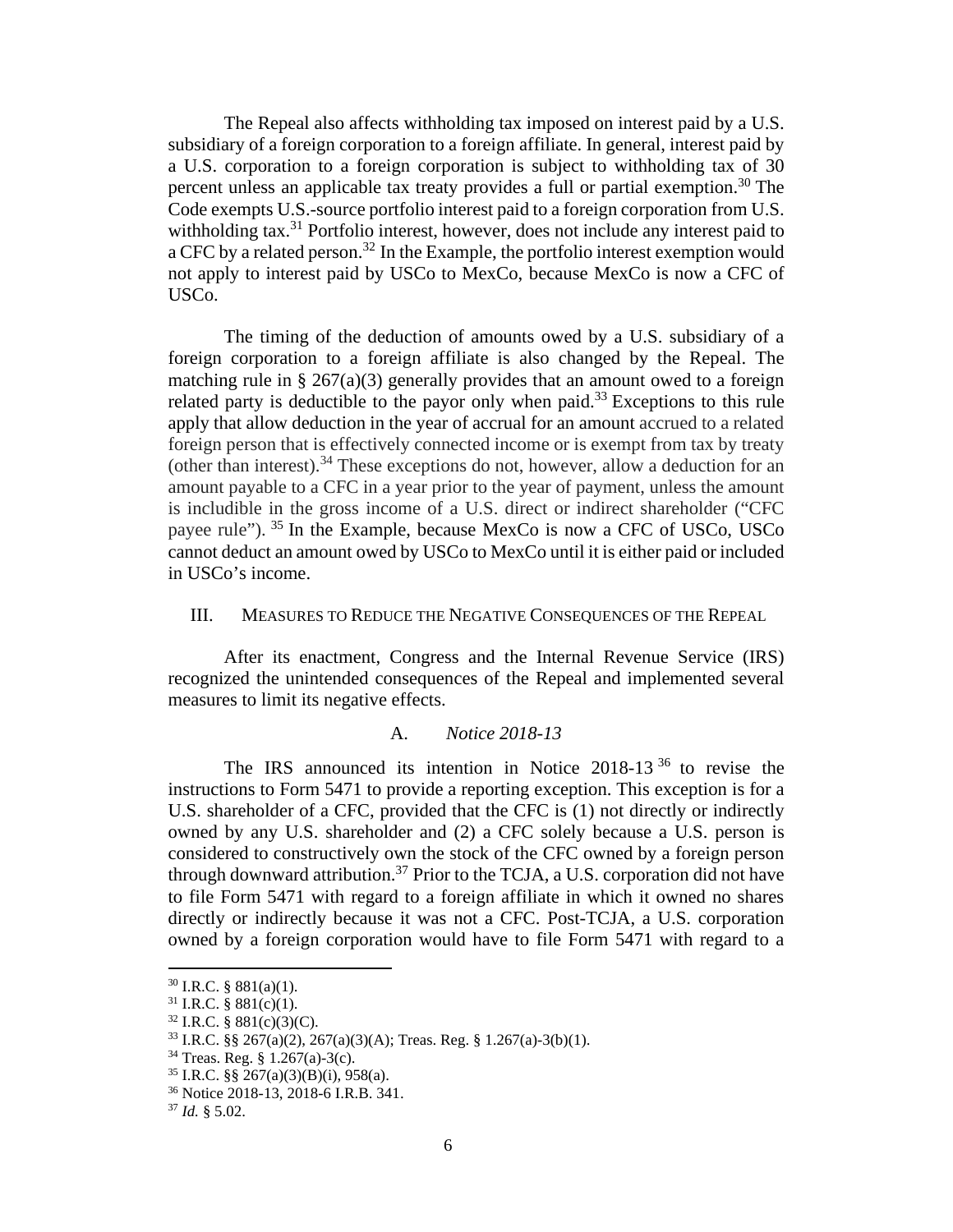foreign affiliate that is owned by the foreign corporation, even if the U.S. corporation owns no shares in the foreign affiliate directly or indirectly, because the U.S. corporation constructively owns the foreign affiliate via the parent corporation.

#### B. *Revenue Procedure 2019-40*

Revenue Procedure  $2019-40^{38}$  addresses the situation where taxpayers required to include amounts attributable to foreign corporations in income under subpart F and GILTI rules may have limited ability to determine whether such foreign corporations are CFCs due to the Repeal. <sup>39</sup> Taxpayers may also have difficulty in obtaining the information necessary to accurately determine the amount of income inclusions from such CFCs.<sup>40</sup> The revenue procedure provides three safe harbors and penalty relief $41$  to taxpayers that cannot obtain sufficient information to make these determinations.

First, the IRS will accept a U.S. person's determination that a foreign corporation is not a CFC with respect to the U.S. person if the U.S. person does not have "actual knowledge, statements received, and/or reliable publicly available information" sufficient to make this determination.<sup>42</sup> If the U.S. person directly owns stock of, or an interest in, a foreign entity ("top-tier entity"), this safe harbor applies only if the U.S. person inquires of the top-tier entity whether it is a CFC and whether, how, and to what extent it directly or indirectly owns stock of foreign corporations and domestic entities.<sup>43</sup> The safe harbor applies only to a CFC that would not be a CFC without applying downward attribution under § 318(a)(3) so as to consider a U.S. person as owning stock owned by a foreign person ("foreigncontrolled CFC").<sup>44</sup>

<sup>38</sup> Rev. Proc. 2019-40, 2019-43 I.R.B. 982.

<sup>39</sup> *Id.* § 2.

<sup>40</sup> *Id.*

<sup>41</sup> Penalties under §§ 6038 and 6662 do not apply in the case of the three safe harbors. *Id.* § 7. Section 6038(b) imposes a \$10,000 penalty for failure to file Form 5471, Information Return of U.S. Persons With Respect to Certain Foreign Corporations, and Form 8992, U.S. Shareholder Calculation of Global Intangible Low-Taxed Income (GILTI). *See* Treas. Reg. §§ 1.6038-2(k)(1), 1.6038-5(c)(1). If a taxpayer fails to furnish required information, the FTC is reduced by generally 10 percent under § 6038(c). An accuracy-related penalty on underpayments of generally 20 percent is imposed under § 6662 in certain cases, including negligence or disregard of rules or regulations, and substantial understatement of income tax.

 $42$  Rev. Proc. 2019-40, 2019-43 I.R.B. 982, § 4.02(b)(i).

 $43$  *Id.* § 4.02(b)(ii).

<sup>44</sup> *Id.* §§ 3.03, 3.13, 4.02(a)*.*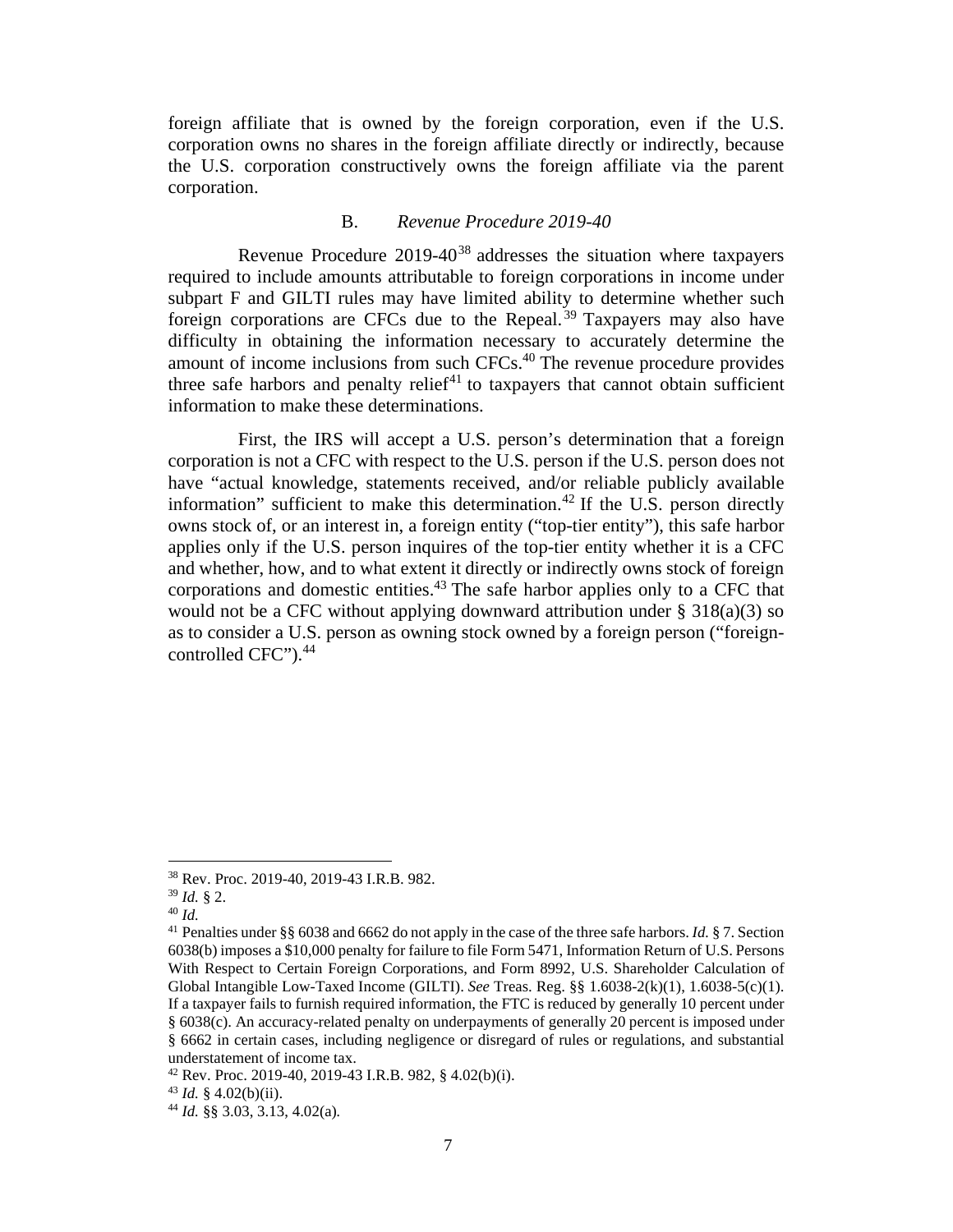The second safe harbor applies to a foreign-controlled CFC with no "related section 958(a) U.S. shareholder<sup>", 45</sup> if required information  $46$  is not readily available<sup>47</sup> to an "unrelated section 958(a) U.S. shareholder."<sup>48</sup> In such a case, the U.S. shareholder generally can rely on "alternative information" in determining a subpart F or GILTI inclusion amount, including audited or unaudited financial statements of the CFC that are prepared in accordance with U.S. generally accepted accounting principles (GAAP), the international financial reporting standards (IFRS), or the local GAAP of the CFC's country of incorporation.<sup>49</sup> In addition, the Treasury and the IRS committed to revising the Form 5471 instructions to provide that if required information is not readily available to an unrelated direct, indirect, or constructive U.S. shareholder of a foreign-controlled CFC with no related direct or indirect U.S. shareholder, an amount reported on a Form 5471 may be determined by the unrelated shareholder on the basis of alternative information.<sup>50</sup>

A safe harbor is also provided for certain SFCs to determine amounts under the  $\S 965$  transition rule.<sup>51</sup> The safe harbor applies to SFCs other than foreigncontrolled CFCs that have related direct or indirect U.S. shareholders and U.S. controlled CFCs.<sup>52</sup> If required information is not readily available, the SFC can rely on alternative information.<sup>53</sup>

The revenue procedure acknowledges that, "even as modified [by Notice 2018-13], the Form 5471 filing requirements may result in a significant undertaking for certain U.S. shareholders with limited access to information with respect to a foreign-controlled CFC."<sup>54</sup> The IRS expressed its intention to limit the information required to be reported on Form 5471 by a Category 5 filer that is either an unrelated

<sup>&</sup>lt;sup>45</sup> A "related section 958(a) U.S. shareholder" means a direct or indirect U.S. shareholder of a foreign corporation if such U.S. shareholder (1) directly, indirectly, or constructively owns more than 50 percent of the foreign corporation, (2) is more than 50 percent owned by the foreign corporation, or  $(3)$  is more than 50 percent owned by the same person $(s)$  that owns more than 50 percent of the foreign corporation. An "unrelated section 958(a) shareholder" means a direct or indirect U.S. shareholder of a foreign corporation that is not a related section 958(a) U.S. shareholder with respect to the foreign corporation. I.R.C. § 954(d)(3); Rev. Proc. 2019-40, 2019-43 I.R.B. 982, §§ 3.07, 3.06, 3.09, 3.12.

<sup>&</sup>lt;sup>46</sup> Required information is the information necessary to determine gross income, taxable income and earnings and profits of a foreign corporation. I.R.C. § 964; Treas. Reg. §§ 1.952-2(a), 1.952-2(b); Rev. Proc. 2019-40, 2019-43 I.R.B. 982, § 5.02.

<sup>47</sup> Rev. Proc. 2019-40, 2019-43 I.R.B.982, § 3.04.

<sup>48</sup> *Id.* § 5.02.

<sup>49</sup> *Id.* § 3.01*.*

<sup>50</sup> *Id.* § 5.02. The Form 5471 instructions were accordingly revised. *See* Instructions for Form 5471 at 8-9 (rev. Jan. 2021).

<sup>&</sup>lt;sup>51</sup> In general, the U.S. corporate income tax system changed from a worldwide to a territorial tax system under the TCJA, which enacted a deduction for dividend income received by a corporation from a 10 percent owned foreign corporation. As part of the transition to the new system, § 965 imposed a one-time tax on a U.S. shareholder's portion of an SFC's accumulated earnings and profits so that the earnings would not escape taxation.

 $52$  U.S.-controlled CFC means a foreign corporation that is a CFC other than a foreign-controlled CFC. Rev. Proc. 2019-40, 2019-43 I.R.B. 982, § 3.13.

<sup>53</sup> *Id.* §§ 3.01, 6.02.

<sup>54</sup> *Id.* § 8.01*.*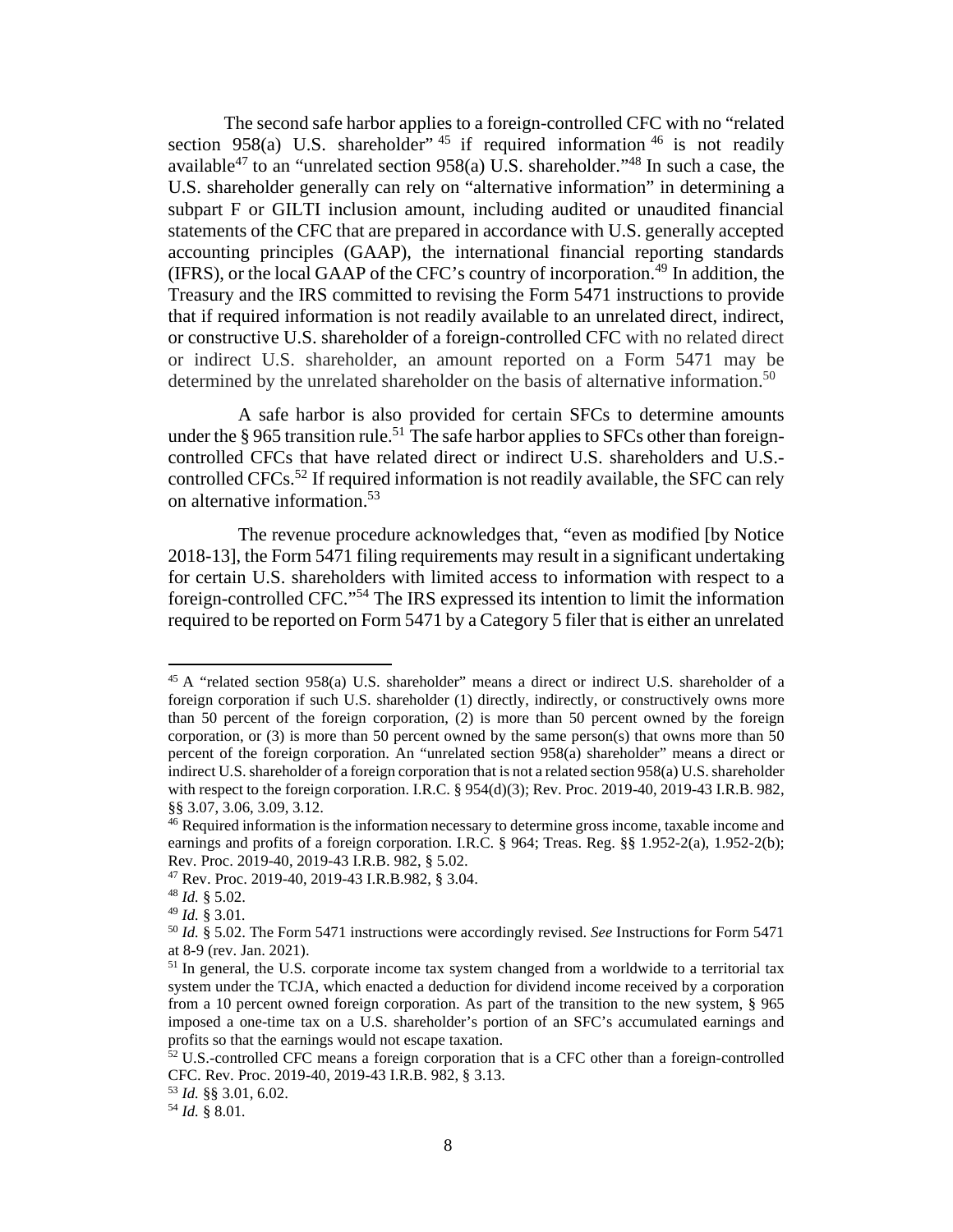section 958(a) U.S. shareholder (Category 5b filer), or a related constructive U.S. shareholder (Category 5c filer),<sup>55</sup> of the foreign-controlled CFC.<sup>56</sup> The IRS also revealed its intention to revise the instructions to exempt a Category 5 filer from the filing requirement if it is an unrelated constructive U.S. shareholder of a foreigncontrolled CFC.<sup>57</sup>

The IRS revised the instructions for Form 5471 to implement Notice 2018-13 and Revenue Procedure 2019-40. Specifically, a Category 5 filer<sup>58</sup> does not have to file Form 5471 if no U.S. shareholder directly or indirectly owned stock in the foreign corporation on the last day in the year in which it was a CFC, and the foreign corporation is a CFC solely because one or more U.S. persons are considered to constructively own the stock of the foreign corporation through downward attribution.<sup>59</sup> An additional exception applies if (1) the filer is a U.S. shareholder that owns stock only constructively in the foreign corporation; (2) the filer is not related to the foreign corporation; and (3) the foreign corporation is a foreign-controlled CFC.<sup>60</sup> A Category 5 filer<sup>61</sup> also does not have to file Form 5471 if the U.S. shareholder does not own a direct or indirect interest in the foreign corporation and is required to file Form 5471 solely because of constructive ownership from a nonresident alien. <sup>62</sup> Information required to be reported by Category 5b and Category 5c filers is limited.<sup>63</sup>

### C. *Regulations*

Proposed regulations were issued in October 2019 to "ensure that the operation of certain rules is consistent with their application before the [Repeal]."<sup>64</sup> The proposed regulations were finalized in September 2020 <sup>65</sup> and include a provision that the CFC payee rule does not apply if a CFC payee does not have any direct or indirect U.S. shareholder.<sup>66</sup>

<sup>&</sup>lt;sup>55</sup> A "related constructive U.S. shareholder" is a U.S. shareholder that does not own stock directly or indirectly in a foreign corporation if such U.S. shareholder (1) directly, indirectly, or constructively owns more than 50 percent of the foreign corporation, (2) is more than 50 percent owned by the foreign corporation, or (3) is more than 50 percent owned by the same person(s) that own more than 50 percent of the foreign corporation. An "unrelated constructive U.S. shareholder" is a U.S. shareholder that does not own stock directly or indirectly in a foreign corporation and is not a related constructive U.S. shareholder with respect to the foreign corporation. *Id*. §§ 3.02, 3.05, 3.06, 3.09, 3.11.

<sup>56</sup> I.R.C. § 958(a); Rev. Proc. 2019-40, 2019-43 I.R.B. 982, §§ 8.02, 8.03.

<sup>57</sup> Rev. Proc. 2019-40, 2019-43 I.R.B. 982, § 8.04.

<sup>&</sup>lt;sup>58</sup> The exception also applies to a Category 1 filer. Instructions for Form 5471 at 1-3 (rev. Jan. 2021). <sup>59</sup> *Id.* at 6.

<sup>60</sup> *Id.*

 $<sup>61</sup>$  The exception also applies to Category 1 and Category 4 filers. A Category 4 filer is a U.S. person</sup> who had control of a foreign corporation during the annual accounting period of the foreign corporation. *Id.* at 4.

<sup>62</sup> *Id.* at 6.

<sup>63</sup> *Id.* at 4-5.

<sup>64</sup> REG-104223-18, 84 Fed. Reg. 52,398, 52,399 (Oct. 2, 2019).

<sup>65</sup> T.D. 9908, 85 Fed. Reg. 59,428 (Sept. 22, 2020).

<sup>66</sup> Treas. Reg. § 1.267(a)-3(c)(4).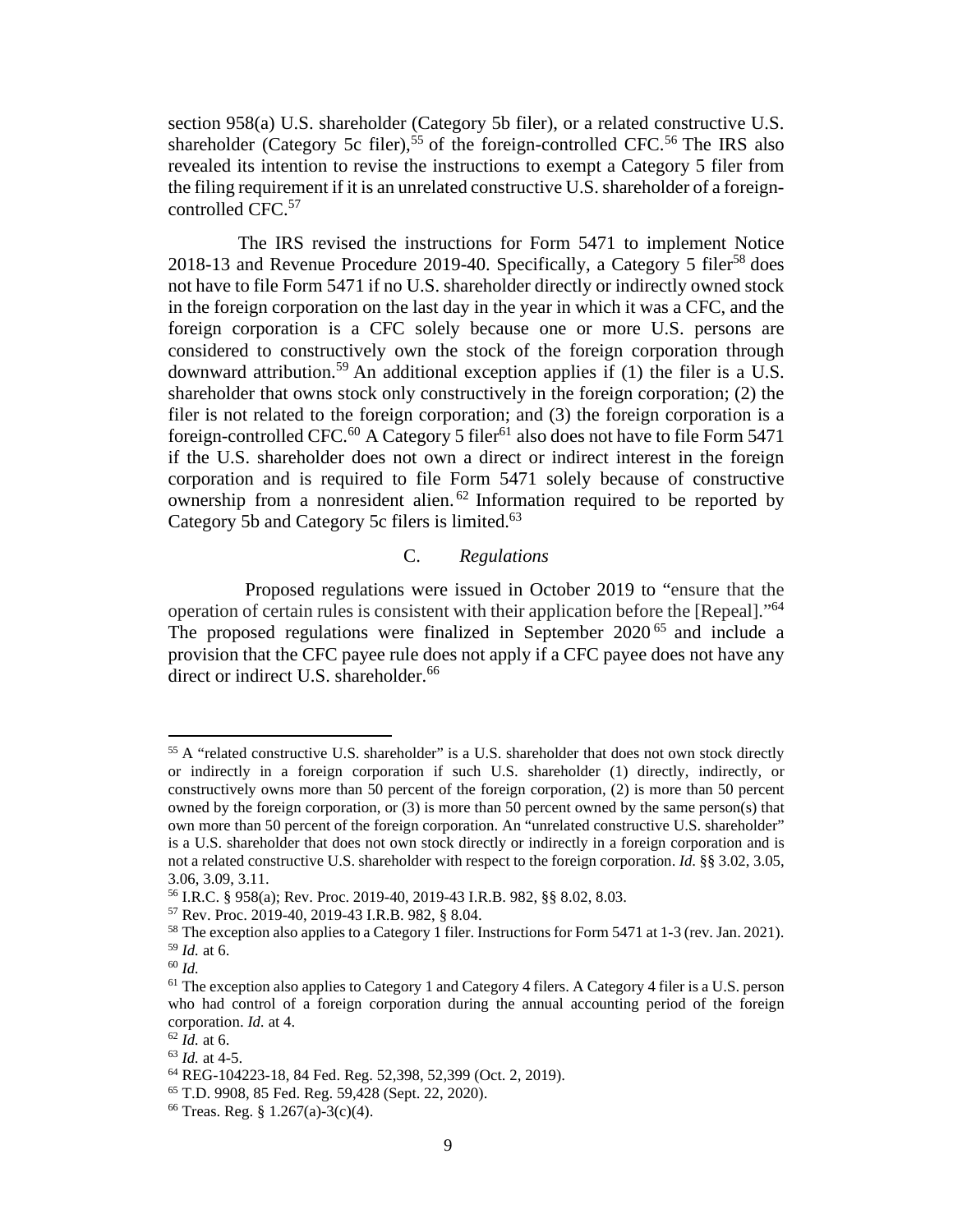New proposed regulations were concurrently published with the final regulations to further eliminate unexpected consequences of the Repeal. <sup>67</sup> Specifically, the proposed regulations "are intended to ensure that certain rules under §§ 367(a) and 954(c)(6) apply in the same manner in which they applied before the Repeal."<sup>68</sup> In general, an outbound transfer of stock in a U.S. corporation by a U.S. person to a foreign corporation in certain transactions that otherwise would be nontaxable, such as a § 351 transfer or a tax-deferred reorganization, is taxable under § 367(a)(1). However, Regulation § 1.367(a)-3(c)(1) provides an exception to this rule if certain conditions involving stock ownership in the transferee foreign corporation and the target U.S. corporation are met, including a U.S. person cannot own 5 percent or more of the transferee foreign corporation immediately after the transfer. For purposes of determining ownership under § 367, the attribution rules under  $\S 318$  as modified by  $\S 958$  generally apply.<sup>69</sup> Under the proposed regulations, the stock attribution rules under  $\S 318(a)(3)$  would not apply for purposes of determining ownership under § 367, other than to determine whether a U.S. person owns at least 5 percent of the transferee foreign corporation.<sup>70</sup> These attribution rules also would not be applied in determining whether a foreign corporation is a CFC for purposes of  $\S 954(c)(6)$ , which excludes from subpart F income certain payments received or accrued from related CFCs.<sup>71</sup>

#### IV. REMAINING ISSUES

Although the IRS and the Treasury took steps to mitigate some unintended consequences of the Repeal, issues remain for foreign corporations with U.S. subsidiaries. First, the subpart F provisions still apply if a U.S. subsidiary directly or indirectly owns even one share in a foreign corporation if the U.S. subsidiary's total ownership, including constructive ownership through its foreign parent, is more than 50 percent of the foreign corporation, such as USCo in the Example. Because the U.S. subsidiary's pro rata share of subpart F income from the foreign corporation is only the portion that corresponds to the shares directly or indirectly owned,<sup>72</sup> the inclusion amount may be minimal. Depending on the percentage of direct or indirect ownership in the CFC and the level of the CFC's income, however, the subpart F income inclusion could result in a significant tax increase, as well as the administrative burden required to calculate the subpart F income inclusion.

USCo also would be subject to GILTI inclusion, based only on its direct and indirect ownership.<sup>73</sup> Just as for subpart  $F$  income, GILTI can result in a significant tax increase and an administrative burden for USCo. Currently, the effective tax rate on GILTI is 10.5 percent, which is half the regular corporate tax rate of 21 percent, because a 50 percent deduction is allowed.<sup>74</sup> In addition,

<sup>67</sup> REG-110059-20, 85 Fed. Reg. 59,481 (Sept. 22, 2020).

<sup>68</sup> *Id.* at 59,481**.** 

 $69$  Treas. Reg. § 1.367(a)-3(c)(4)(iv).

<sup>&</sup>lt;sup>70</sup> Prop. Treas. Reg. § 1.367(a)-3(c)(4)(iv).

 $71$  Prop. Treas. Reg. § 1.954(c)(6)-2(a).

 $72$  I.R.C. §§ 951(a)(2), 958(a).

 $^{73}$  I.R.C. §§ 951A(a), 951A(e)(1), 958(a).

<sup>74</sup> I.R.C. § 250(a)(1)(B).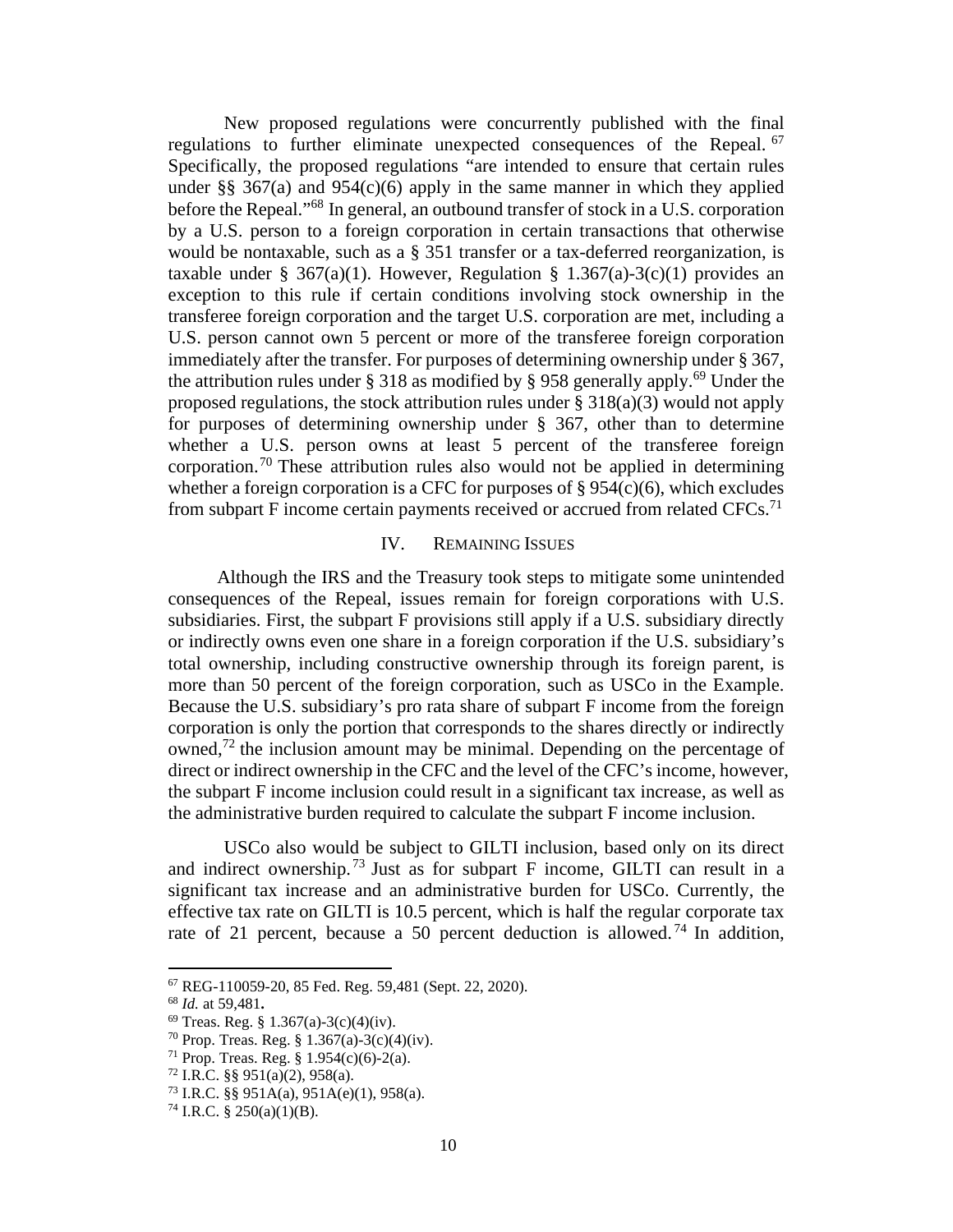currently 10 percent of a U.S. shareholder's pro rata share of a CFC's aggregate adjusted bases of tangible depreciable properties is deducted in calculating GILTI.<sup>75</sup> President Biden plans to raise the tax rate on foreign earnings of U.S. companies located overseas to 21 percent<sup>76</sup> and to eliminate the 10 percent deduction, further increasing the tax burden from GILTI.<sup>77</sup>

As discussed in Part I, the high-tax exceptions<sup>78</sup> can reduce or eliminate subpart F income and GILTI. President Biden intends to repeal the high-tax exceptions.<sup>79</sup> Even if they are not repealed and the requirements for the exceptions are met, substantial work may be required to calculate the effective foreign tax rate to determine if the exceptions apply. President Biden also would like to increase the corporate tax rate from 21 percent to 28 percent,  $80$  which would raise the threshold for the high-tax exception from 18.9 percent to 25.2 percent,  $81$  making it more difficult to come within the exceptions.<sup>82</sup>

In addition, there is a risk of a \$10,000 penalty for failure to file Form 8992 and report GILTI inclusions if a U.S. corporation, such as USCo, fails to recognize that it directly or indirectly owns shares in a foreign affiliate that is a CFC due to downward attribution. <sup>83</sup> Furthermore, USCo would have to obtain detailed financial information from MexCo to determine GILTI, such as a trial balance, a general ledger, and a list of MexCo's fixed assets, to determine MexCo's income under U.S. tax principles. For example, depreciation of MexCo's fixed assets would have to be computed using the alternative depreciation system (ADS), which could require substantial work if MexCo has many fixed assets. <sup>84</sup> The safe harbor allowing the use of alternative information would not apply, because USCo is a related person to MexCo.<sup>85</sup>

The filing requirement of Form 5471 also remains for MexCo, where USCo directly owns 1 percent of the shares in MexCo and constructively owns more than 50 percent of MexCo.<sup>86</sup> The exemptions for filing Form 5471 would not apply, because they are limited to a U.S. shareholder that does not own a direct or indirect

<sup>75</sup> I.R.C. §§ 951A(b)(1), 951A(b)(2)(A), 951A(d). *See supra* note 13.

<sup>&</sup>lt;sup>76</sup> In the Build Back Better reconciliation bill passed by the House of Representatives on November 19, 2021 (BBB Bill), the tax rate on foreign earnings of U.S. companies is increased to 15 percent by reducing the 50 percent deduction to 28.5 percent. H.R. 5376, 117th Cong. § 138121(a) (2021).  $^{77}$  Dep't of the Treasury, General Explanation of the Administration's Fiscal Year 2022 REVENUE PROPOSALS at 7 (2021). In the BBB Bill, the 10 percent deduction is not eliminated but is reduced to 5 percent. H.R. 5376, 117th Cong. § 138126(d)(1) (2021).

<sup>78</sup> I.R.C. §§ 954(b)(4), 951A(c)(2)(A)(i)(III); Treas. Reg. § 1.951A-2(c)(7).

<sup>79</sup> DEP'T OF THE TREASURY, GENERAL EXPLANATION OF THE ADMINISTRATION'S FISCAL YEAR 2022 REVENUE PROPOSALS at 7 (2021).

<sup>80</sup> *Id.* at 3.

 $^{81}$  Treas. Reg. § 1.951A-2(c)(7)(i)(B).

<sup>&</sup>lt;sup>82</sup> Although the Biden administration originally expressed an intention to increase the corporate tax rate from 21 percent to 28 percent, it was not included in the BBB Bill. H.R. 5376, 117th Cong. (2021).

<sup>83</sup> I.R.C. §§ 958(a), 6038(b)(1); Treas. Reg. §§ 1.6038-5(a), 1.6038-5(c)(1), 1.6038-5(d).

 $84$  I.R.C. § 168(g).

<sup>85</sup> *See supra* text accompanying note 49.

<sup>86</sup> I.R.C. § 6038(a)(4); Treas. Reg. § 1.6038-2(a)(2).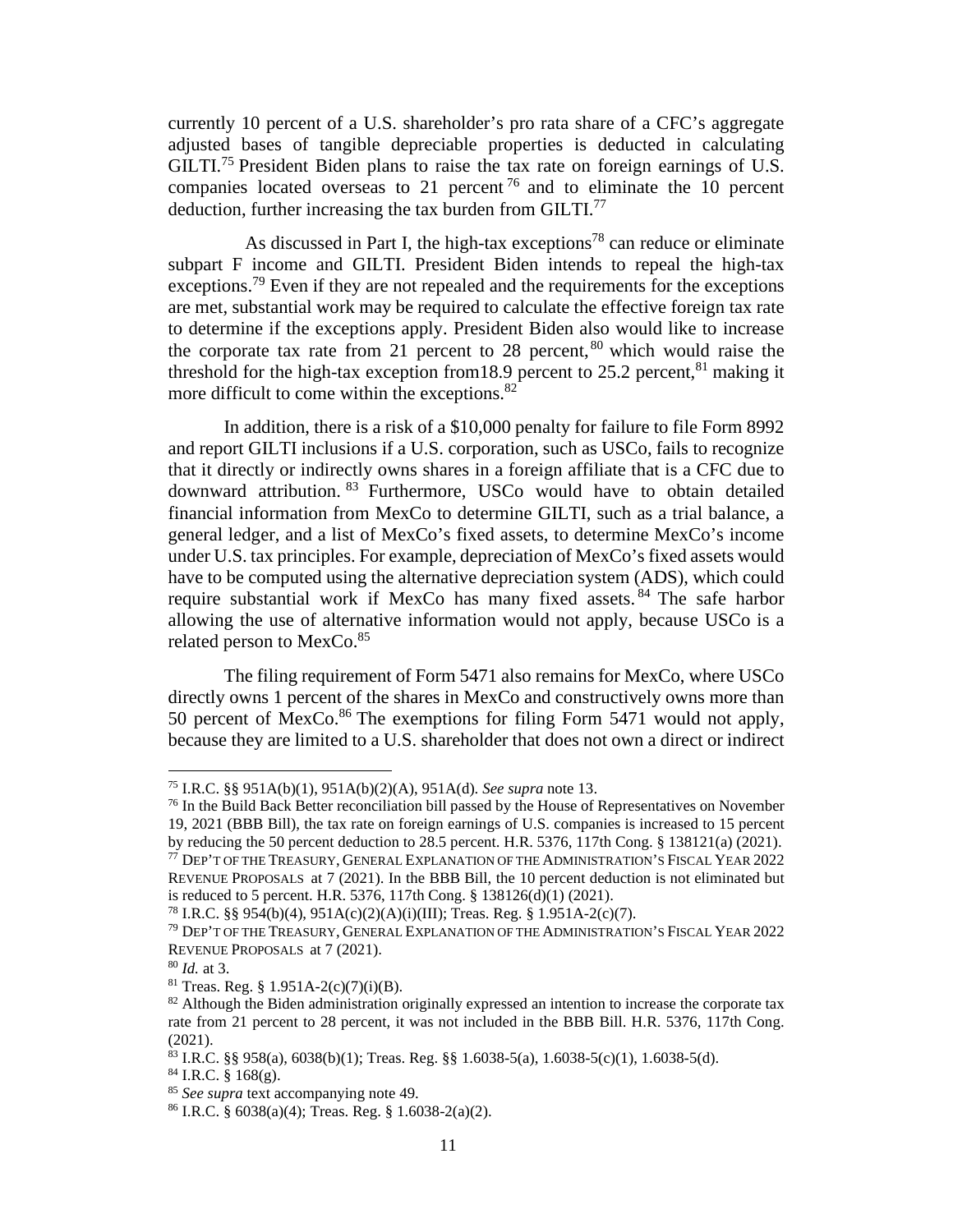interest in the foreign corporation.<sup>87</sup> The relief under Revenue Procedure 2019-40 that limits the information required to be reported on Form 5471 also would not apply, because it applies only to a U.S. shareholder that is unrelated to the foreign corporation or that is not a direct or indirect shareholder of the foreign corporation.<sup>88</sup> If a U.S. subsidiary directly or indirectly owns any shares in a foreign affiliate that is a CFC due to downward attribution from a foreign corporation and does not file Form 5471, it may incur a \$10,000 penalty.

Even if a U.S. subsidiary does not own any shares directly or indirectly in a CFC that is constructively more than 50 percent owned via a foreign parent, to the extent the CFC has any U.S. shareholders including those unrelated to the U.S. subsidiary, the U.S. subsidiary would have to file Form 5471. It would not be exempt from filing under Notice 2018-13, which only applies to CFCs that are not directly or indirectly owned by any U.S. shareholder.<sup>89</sup> The U.S. subsidiary also would not be able to rely on Revenue Procedure 2019-40 to determine that a foreign corporation is not a CFC. The U.S. subsidiary would know that it is a CFC via the foreign parent, and the revenue procedure requires a taxpayer to have no actual knowledge that the foreign corporation is a CFC.<sup>90</sup> The U.S. subsidiary would have an additional burden to determine whether foreign corporations in which it does not own any shares directly or indirectly have any unrelated U.S. shareholders. If the U.S. subsidiary fails to file Form 5471 for CFCs that have direct or indirect unrelated U.S. shareholders, the U.S. subsidiary could be subject to a \$10,000 penalty per CFC for which it fails to file Form 5471.

Similar to other relief measures, the CFC payee rule applies only if the CFC payee does not have any direct or indirect U.S. shareholders. <sup>91</sup> In fact, the Treasury's and the IRS's position is that the CFC payee rule should not be applied without regard to the Repeal.<sup>92</sup> If the Repeal is disregarded, the CFC payee rule could be avoided in foreign-parent structures such as in the Example, where a direct or indirect U.S. shareholder (USCo) is required to include amounts in income with respect to a recipient foreign corporation (MexCo) that is a CFC due solely to the Repeal.<sup>93</sup> The preamble to the final regulations clarifies that the CFC payee rule continues to apply to a CFC that has a direct or indirect shareholder, even if the foreign corporation would not be a CFC without constructive ownership.<sup>94</sup>

There has been no relief measure enacted regarding withholding tax on portfolio interest received by a CFC from a related person. Thus, any portfolio interest paid from a U.S. subsidiary of a foreign corporation to its foreign affiliate

<sup>87</sup> *See supra* notes 60–63 and accompanying text.

<sup>88</sup> *See supra* notes 56–57 and accompanying text.

<sup>89</sup> Notice 2018-13, 2018-6 I.R.B. 341.

<sup>90</sup> Rev. Proc. 2019-40, 2019-43 I.R.B. 982.

<sup>91</sup> Treas. Reg. § 1.267(a)-3(c)(4).

<sup>92</sup> T.D. 9908, 85 Fed. Reg. 59,428, 59,429 (Sept. 22, 2020).

<sup>93</sup> *Id.*

<sup>94</sup> *Id.*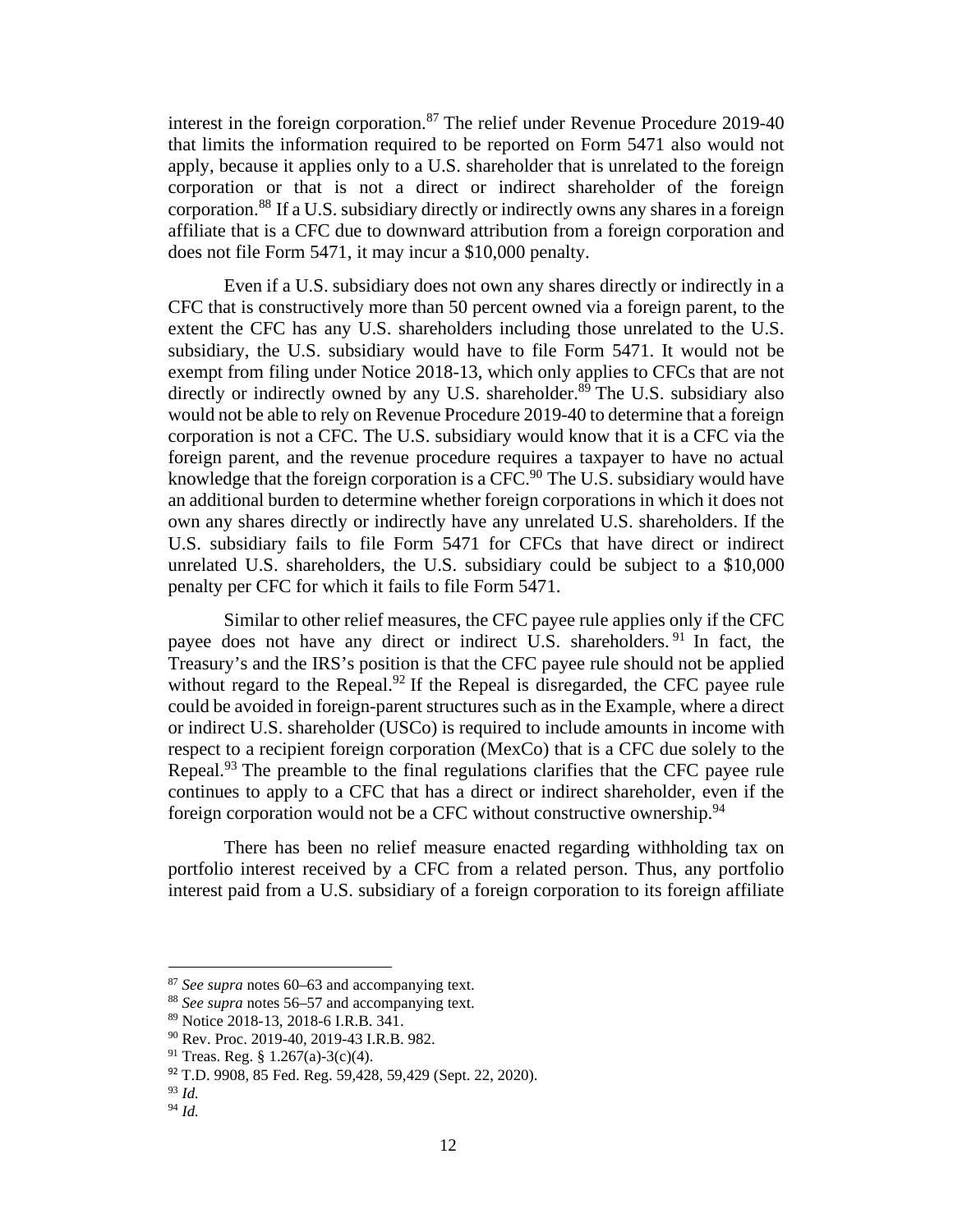that is a CFC due to downward attribution from a foreign parent may be subject to U.S. withholding tax.

#### V. PROPOSED SOLUTIONS

Despite the measures taken to mitigate the unintended consequences of the Repeal, negative consequences remain for foreign corporations with U.S. subsidiaries, especially in the case where a U.S. subsidiary has direct or indirect ownership in a foreign affiliate that is controlled by the foreign parent. Transferring the stock of the CFC owned by the U.S. subsidiary to a foreign affiliate could potentially eliminate the issues. However, such transfer would likely entail tax costs.

Stock in the CFC could be transferred to a foreign affiliate by a sale, or a distribution of the stock to the parent followed by a contribution of the stock to the affiliate. If the U.S. subsidiary sells its CFC stock, a gain from the sale is treated as a dividend to the extent of the earnings and profits of the CFC attributable to such stock, provided the U.S person directly, indirectly, or constructively owns 10 percent or more of the CFC at any time within the five years preceding the sale.<sup>95</sup> If the U.S. subsidiary has held the stock in the CFC for at least a year, the portion of the gain treated as a dividend received is deductible.<sup>96</sup> However, if the fair market value of the stock in the CFC exceeds the amount of the CFC's earnings and profits, the amount in excess of the stock basis is taxable gain. If the U.S. subsidiary instead distributes its CFC stock to the foreign parent, a gain would be recognized by the U.S. subsidiary as if the stock were sold for its fair market value,  $97$  and the foreign parent would have dividend income subject to U.S. withholding tax. Contributing the stock in the CFC to a foreign affiliate also would not solve the problem, because the U.S. subsidiary would receive stock in the transferee foreign affiliate, which would be a CFC of the U.S. subsidiary.

If the stock in the CFC owned by the U.S. subsidiary is minimal, the tax costs on the gain from the sale or distribution of the stock may not be significant, while the transfer could relieve the U.S. subsidiary from the subpart F and GILTI inclusions and related filing requirements. If the stock owned by the U.S. subsidiary is not minimal, the costs of maintaining the current structure, continuing to pay tax on subpart F income and GILTI, and filing Forms 8992 and 5471 should be compared to the costs, including taxes, of transferring the U.S. subsidiary's CFC stock to a foreign affiliate to determine whether it is beneficial to transfer the stock.

Another option to mitigate the consequences of the Repeal is to change the entity classification of the CFC for U.S. tax purposes from a corporation to a passthrough entity<sup>98</sup> so that the foreign affiliate would not be considered a CFC.<sup>99</sup> This would avoid subpart F and GILTI inclusions to the U.S. shareholder, but the U.S. subsidiary would include its share of the foreign entity's income in its taxable

 $95$  I.R.C. § 1248(a).

 $96$  I.R.C. §§ 245A(a), 245A(b), 1248(j).

 $97$  I.R.C. § 311(b).

<sup>98</sup> Treas. Reg. § 301.7701-3(a).

<sup>&</sup>lt;sup>99</sup> A foreign entity can elect its classification for federal tax purposes unless it is a business entity classified as a corporation under Regulation § 301.7701-2(b)(8). Treas. Reg. § 301.7701-3(a).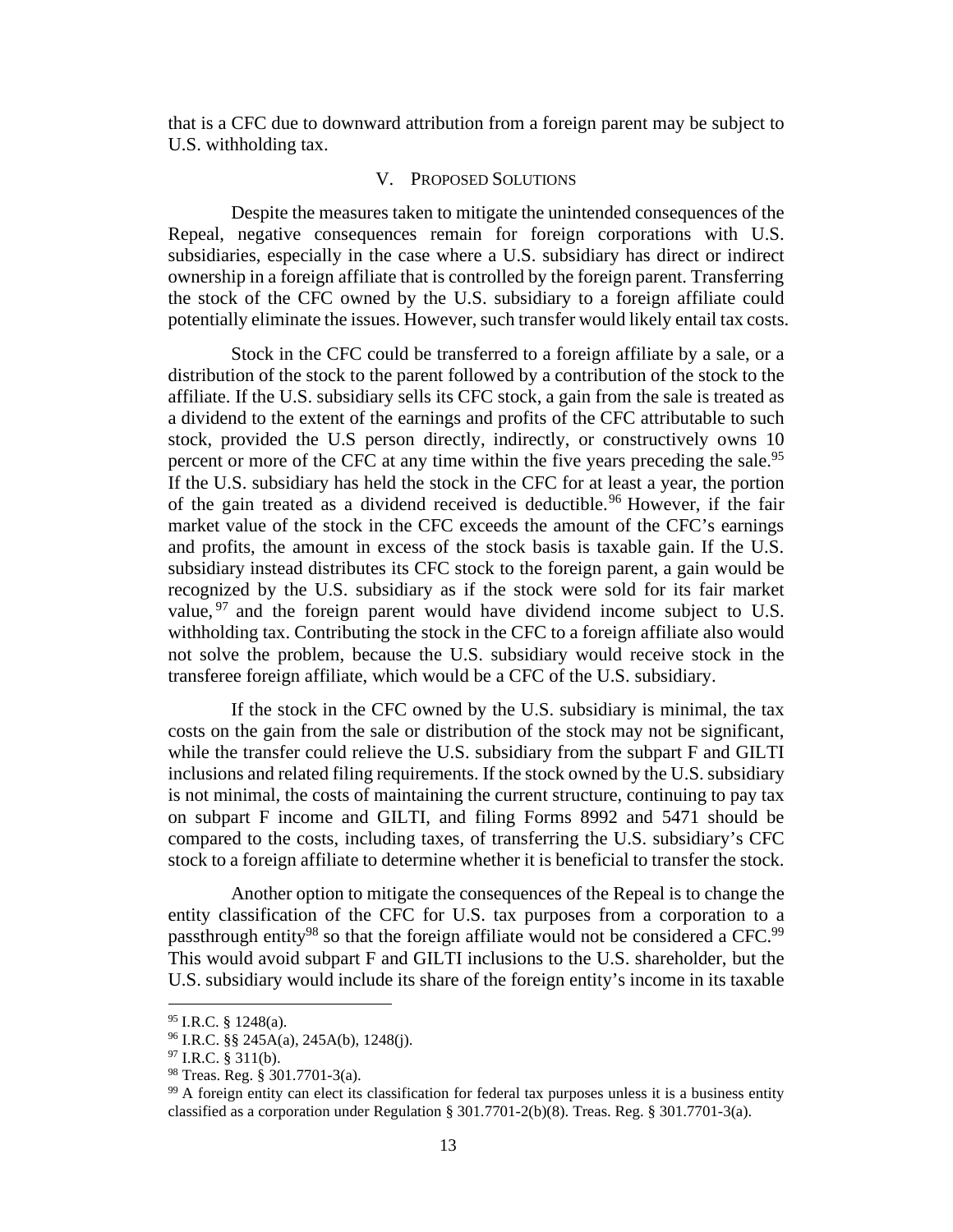income. This option could be beneficial to the extent that the foreign affiliate is subject to a relatively high tax in its country and the U.S. subsidiary could claim a FTC to offset the U.S. tax imposed on the foreign affiliate's income.<sup>100</sup> If, on the other hand, the foreign affiliate is taxed in a country with a tax rate lower than the U.S. corporate tax rate, in general, a FTC will not fully offset the U.S. tax on the foreign affiliate's income, resulting in an additional tax to be paid in the U.S. on the foreign affiliate's income. Once the foreign affiliate becomes a passthrough entity, it would solve other issues caused by the Repeal, such as the filing requirement of Forms 5471 and 8892 and the associated potential penalties. While the U.S. subsidiary would instead be required to file Form 8858, Information Return of U.S. Persons With Respect to Foreign Disregarded Entities (FDEs) and Foreign Branches (FBs), or Form 8865, Return of U.S. Persons With Respect to Certain Foreign Partnerships, the amount of information required on these forms is less than that required for Form 5471. There is likely a tax cost to changing the classification of the foreign affiliate from a corporation to a passthrough entity, as this change is considered a liquidation.<sup>101</sup>

Foreign corporations could also work with the U.S. government, as well as the governments of the countries in which their ultimate parent corporations are subject to income tax, to mitigate the triple taxation risk set out in Part II. For example, similar to the BEPS Project of the Organisation for Economic Cooperation and Development,  $102$  countries could establish a framework in which priority to tax lower-tier entities is given to the country where an ultimate parent corporation is taxed if such a country and the country where its subsidiary is taxed both have CFC rules. Each participating country would need to incorporate the framework in their respective domestic tax laws.

As part of its tax reform, Congress could limit the scope of constructive ownership to match Congress's intention for the Repeal, which was to prevent U.S. corporations from taking advantage of  $\S$  958(b)(4) by converting CFCs to non-CFCs. Punishing foreign corporations with U.S. subsidiaries owning minority shares in foreign affiliates was not the intention. Congress could restore the downward attribution prohibition of § 958(b)(4) except to determine U.S. shareholders and CFCs for §§ 951 and 951A.

In September 2021, the House Ways and Means Committee included a proposal to restore § 958(b)(4), while adding a new § 951B (the Bill).<sup>103</sup> Under proposed § 951B, the subpart F provisions would apply to foreign-controlled U.S. shareholders of foreign-controlled foreign corporations.<sup>104</sup> A foreign-controlled U.S. shareholder is a U.S. person that directly, indirectly, or constructively owns more than 50 percent of a foreign corporation without applying § 958(b)(4) (i.e., by

 $100$  I.R.C. §§ 901(a), 901(b)(1).

<sup>101</sup> I.R.C. § 332(b); Treas. Reg. § 301.7701-3(g).

<sup>102</sup> *See* OECD, *What is BEPS?*, https://www.oecd.org/tax/beps/about/ (last visited Oct. 24, 2021).

<sup>103</sup> STAFF OF H. COMM. ON WAYS AND MEANS, 117TH CONG., AMENDMENT IN THE NATURE OF A SUBSTITUTE TO THE COMMITTEE PRINT OFFERED BY MR. NEAL OF MASSACHUSETTS at 576 (Comm. Print 2021).

<sup>104</sup> *Id.* at 577.